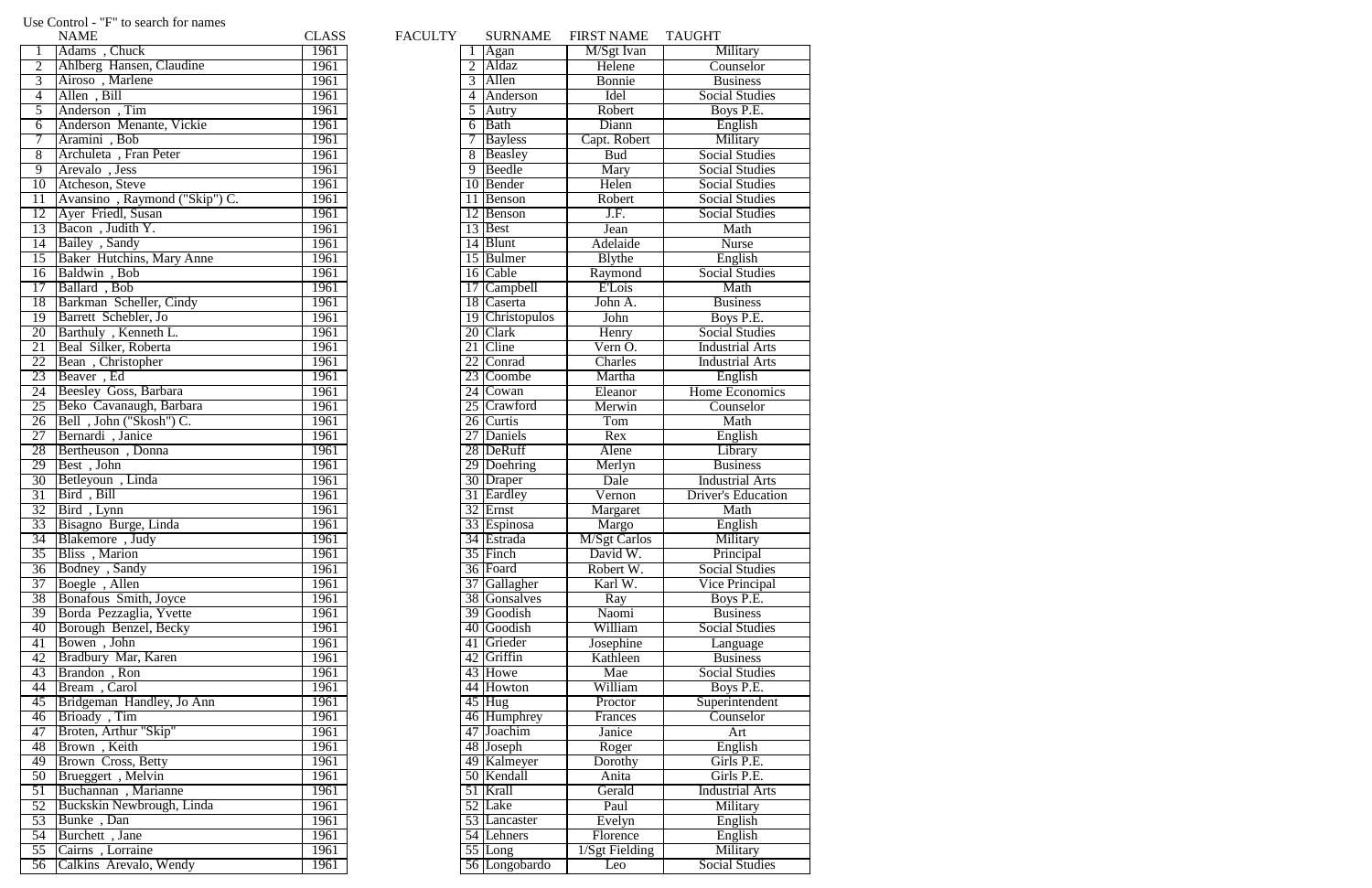| 57              | Callahan, Pat               | 1961 |                 | 57 Mabry      | Claude         | Boys P.E.              |
|-----------------|-----------------------------|------|-----------------|---------------|----------------|------------------------|
| 58              | Campion, Jeanine            | 1961 |                 | 58 Marean     | John           | <b>Social Studies</b>  |
| 59              | Canepa, Jerry               | 1961 |                 | 59 McComas    | Hazel          | Art                    |
| 60              | Carson Mills, Virginia      | 1961 |                 | 60 McNew      | <b>Hardy</b>   | English                |
| $\overline{61}$ | Cartwright, Dan             | 1961 |                 | 61 Mielke     | Elizabeth      | English                |
| 62              | Casey, Garland              | 1961 |                 | 62 Miller     | Frederick      | <b>Social Studies</b>  |
| 63              | Cathles, Sheridan           | 1961 |                 | 63 Morby      | Andrew         | Language               |
| $\overline{64}$ | Chandler, Carole            | 1961 |                 | 64 Morgan     | Bud O.J.       | <b>Industrial Arts</b> |
| $\overline{65}$ | Cheel Arculeta, Jeanne      | 1961 |                 | 65 Munson     | <b>Bert</b>    | Boys P.E.              |
| $\overline{66}$ | Chesser, Jeff               | 1961 |                 | 66 Murphy     | Dr. Millard    | Boys P.E.              |
| 67              | Chism, William E.           | 1961 |                 | 67 Parviainen | Mary Lou       | Language               |
| 68              | Christensen, Claude         | 1961 |                 | 68 Phillips   | Margaret       | <b>Business</b>        |
| $\overline{69}$ | Christensen Betts, Annette  | 1961 |                 | 69 Pico       | Alfred         | Maintenance            |
| $\overline{70}$ | Christensen Campbell, Jane  | 1961 |                 | 70 Purinton   | Jean           | English                |
| 71              | Christie, Gary A.           | 1961 | 71              | Randall       | <b>Joanne</b>  | English                |
| 72              | Clayton, Richard            | 1961 |                 | 72 Reil       | Mary Jean      | Math                   |
| 73              | Cobb Baker, Patti           | 1961 |                 | 73 Rosaschi   | Andrew         | <b>Vice Principal</b>  |
| 74              | Conn, Russell               | 1961 |                 | 74 Rose       | Robert         | Math                   |
|                 |                             | 1961 | $\overline{75}$ | Roth          |                |                        |
| 75              | Cook, Carolyn               |      |                 |               | Marvin         | Language               |
| $\overline{76}$ | Cook, Patricia              | 1961 |                 | 76 Ruiz       | Salvador       | English                |
| 77              | Cooke Gentner, Dedre        | 1961 |                 | 77 Russel     | Stewart        | English                |
| 78              | Cooney, Rodger              | 1961 |                 | 78 Rutherford | Madalynne      | English                |
| 79              | Cordano Meadows, Doris      | 1961 | 79              | Sawle         | Louise         | <b>Business</b>        |
| 80              | $Cox$ , James R.            | 1961 | 80              | Simonian      | Simon          | Science                |
| 81              | $Cox$ , Robert              | 1961 | 81              | Slotto        | Ivan           | Science                |
| 82              | Craig Damonte, Cynthia      | 1961 |                 | 82 Stevenson  | Carol          | Girls P.E.             |
| 83              | Craven, Barry               | 1961 |                 | 83 Summers    | Tom            | English                |
| 84              | Crawford, Richard           | 1961 |                 | 84 Tellaisha  | John           | Music                  |
| 85              | Crutchett Burkham, Gaby     | 1961 | 85              | Ternan        | Philip         | Science                |
| 86              | Culbert, Jon                | 1961 |                 | 86 Trout      | Lloyd          | <b>Social Studies</b>  |
| 87              | Curl Martensen, De Lois     | 1961 |                 | 87 Walbridge  | Carolyn        | Language               |
| 88              | Curran, Jim                 | 1961 |                 | 88 Walker     | Harry          | English                |
| 89              | Curry Scarborough, Virginia | 1961 | 89              | West          | Joanne         | <b>Social Studies</b>  |
| 90              | Dallimore, John Harold      | 1961 |                 | 90 Wheeler    | Sessions       | Science                |
| 91              | David, Francis              | 1961 |                 | 91 Young      | Dale           | <b>Business</b>        |
| $\overline{92}$ | Davis, Eric Martin          | 1961 |                 | 92 Youngblood | <b>Barbara</b> | English                |
| 93              | Davis, Jan                  | 1961 |                 | 93 Zeni       | Anthony        | Language               |
| $\overline{94}$ | Dedmon Roddy, Linda         | 1961 |                 |               |                |                        |
| 95              | Delmue, Al                  | 1961 |                 |               |                |                        |
|                 | 96 Denney, Clifford         | 1961 |                 |               |                |                        |
| 97              | Dennis, David               | 1961 |                 |               |                |                        |
| 98              | Denny, Joyce                | 1961 |                 |               |                |                        |
| 99              | DePietro Westover, Delores  | 1961 |                 |               |                |                        |
|                 |                             |      |                 |               |                |                        |
|                 | 100 DeSantis Clark, Andrea  | 1961 |                 |               |                |                        |
|                 | 101   DeSomma, Fred         | 1961 |                 |               |                |                        |
|                 | $102$ Dix , Jon             | 1961 |                 |               |                |                        |
|                 | 103 Dobson, Larry           | 1961 |                 |               |                |                        |
|                 | 104 Dorsett, Bonnie         | 1961 |                 |               |                |                        |
|                 | 105 Douglass, Sue           | 1961 |                 |               |                |                        |
|                 | 106 Downs, Bill             | 1961 |                 |               |                |                        |
|                 | 107 Duelks, Jack            | 1961 |                 |               |                |                        |
|                 | 108 Duenwold, Alvin         | 1961 |                 |               |                |                        |
|                 | 109 Duffin Tuohy, Martha    | 1961 |                 |               |                |                        |
|                 | 110 Duke, Tom               | 1961 |                 |               |                |                        |
|                 | 111 DuPratt, Jon            | 1961 |                 |               |                |                        |
|                 | $112$ Dye, Tom              | 1961 |                 |               |                |                        |
|                 | 113 Echante Rice, Charlotte | 1961 |                 |               |                |                        |
|                 | 114 Ede Fordham, Prella     | 1961 |                 |               |                |                        |

| 57 Mabry      | Claude          | Boys P.E.              |
|---------------|-----------------|------------------------|
| 58 Marean     | John            | <b>Social Studies</b>  |
| 59 McComas    | Hazel           | Art                    |
| 60 McNew      | Hardy           | English                |
| 61 Mielke     | Elizabeth       | English                |
| 62 Miller     | Frederick       | <b>Social Studies</b>  |
| 63 Morby      | Andrew          | Language               |
| 64 Morgan     | Bud O.J.        | <b>Industrial Arts</b> |
| 65 Munson     | Bert            | Boys P.E.              |
| 66 Murphy     | Dr. Millard     | Boys P.E.              |
| 67 Parviainen | Mary Lou        | Language               |
| 68 Phillips   | Margaret        | <b>Business</b>        |
| 69 Pico       | Alfred          | Maintenance            |
| 70 Purinton   | Jean            | English                |
| 71 Randall    | Joanne          | English                |
| 72 Reil       | Mary Jean       | Math                   |
| 73 Rosaschi   | Andrew          | Vice Principal         |
| 74 Rose       | Robert          | Math                   |
| 75 Roth       | Marvin          | Language               |
| 76 Ruiz       | Salvador        | English                |
| 77 Russel     | Stewart         | English                |
| 78 Rutherford | Madalynne       | English                |
| 79 Sawle      | Louise          | <b>Business</b>        |
| 80 Simonian   | Simon           | Science                |
| 81 Slotto     | <b>I</b> van    | Science                |
| 82 Stevenson  | Carol           | Girls P.E.             |
| 83 Summers    | Tom             | English                |
| 84 Tellaisha  | John            | Music                  |
| 85 Ternan     | Philip          | Science                |
| 86 Trout      | Lloyd           | <b>Social Studies</b>  |
| 87 Walbridge  | Carolyn         | <b>Language</b>        |
| 88 Walker     | Harry           | English                |
| 89 West       | Joanne          | <b>Social Studies</b>  |
| 90 Wheeler    | <b>Sessions</b> | Science                |
| 91 Young      | Dale            | <b>Business</b>        |
| 92 Youngblood | Barbara         | English                |
| 93 Zeni       | Anthony         | Language               |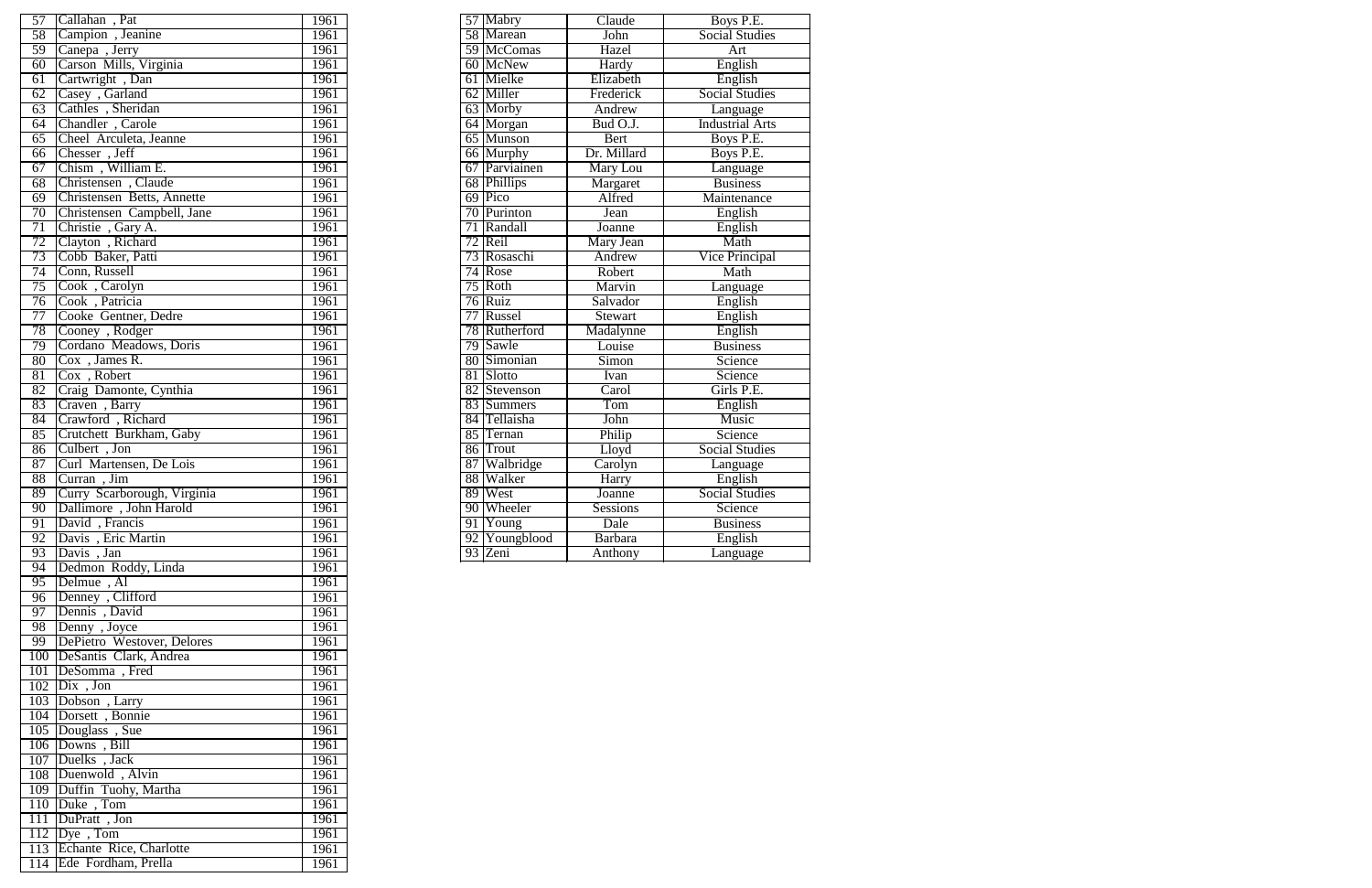|     | 115 Edmondson McCroskey, Judy | 1961        |
|-----|-------------------------------|-------------|
|     | 116 Edwards, Jay              | 1961        |
|     | 117 Einstoss Sigal, Dale      | 1961        |
|     | 118 Eisan, Robert "Rocky"     | 1961        |
|     |                               |             |
|     | 119 Elliott Moss, Michelle    | 1961        |
|     | 120 Enochson, Roy             | 1961        |
|     | 121 Etheredge, Anne           | 1961        |
|     | 122 Etter, Ken                | 1961        |
|     | 123 Evans, B. Ray             | 1961        |
|     | 124 Everett, Dave             | 1961        |
|     | 125 Fabbi , Angeline          | 1961        |
|     | 126 Fagan, Ken                | 1961        |
|     | 127 Farnesi, Dennis           | 1961        |
|     | 128 Farnsworth, Gary          | 1961        |
|     | 129 Farrell, Tim              | 1961        |
|     | 130 Felsh, LeRoy              | 1961        |
|     | 131 Fergason, Ralph           | 1961        |
|     | 132 Ferrier Kitts, Danette    | 1961        |
|     | 133 Fierce, John              | 1961        |
|     | 134 Fike, Don                 | 1961        |
|     |                               |             |
|     | 135 Fillipone, Robert         | 1961        |
|     | 136 Fletcher, Douglas C.      | 1961        |
|     | 137 Foley Gibbs, Susan        | 1961        |
|     | 138 Fordham, John             | 1961        |
|     | 139 Foultz, Mana              | 1961        |
|     | 140 Fowler, Carol Ann         | 1961        |
|     | 141 Frederickson, Mike        | 1961        |
|     | 142 Freeland, Tim             | 1961        |
|     | 143 Freemont Oien, Donna      | 1961        |
|     | 144 Friesen Kerr, Jerrie      | <b>1961</b> |
|     | 145 Frolich Nikoley, Mary     | 1961        |
|     | 146 Funk, David               | 1961        |
| 147 | Gail, David                   | 1961        |
| 148 | Galaski, Carol                | 1961        |
| 149 | Gardella Weber, Kathy         | 1961        |
|     | 150 Garrett, Kent             | 1961        |
|     | 151 Gill Hill, Janice         |             |
|     |                               | 1961        |
|     | 152 Giossi Potts, Rita        | 1961        |
| 153 | Goegg Jacobs, Margaret        | 1961        |
| 154 | Grant, Larry                  | 1961        |
| 155 | Greco, Dennis                 | 1961        |
| 156 | Green Dwyer, Karen Diane      | 1961        |
| 157 | Gregory , Jerry               | 1961        |
| 158 | Griggs, Grant                 | 1961        |
| 159 | Groom Avansino, Martha        | 1961        |
| 160 | Gross Harstad, Trudy          | 1961        |
| 161 | Guiney, John                  | 1961        |
| 162 | Guisti Harvey, Judy           | 1961        |
| 163 | Guisti Lopes, Mary            | 1961        |
| 164 | Gullihur, Larry               | 1961        |
| 165 | Guy, Janice                   | 1961        |
| 166 | Hadlock, Raymond              | 1961        |
|     | Hadlock, Richard              | 1961        |
| 167 |                               |             |
| 168 | Haight Li, Margaret           | 1961        |
|     | 169 Hammill Spring, Sandra    | 1961        |
|     | 170 Hancock, Newell           | 1961        |
|     | 171 Hansen, Judi              | 1961        |
|     | 172 Hansen Freeland, Pat      | 1961        |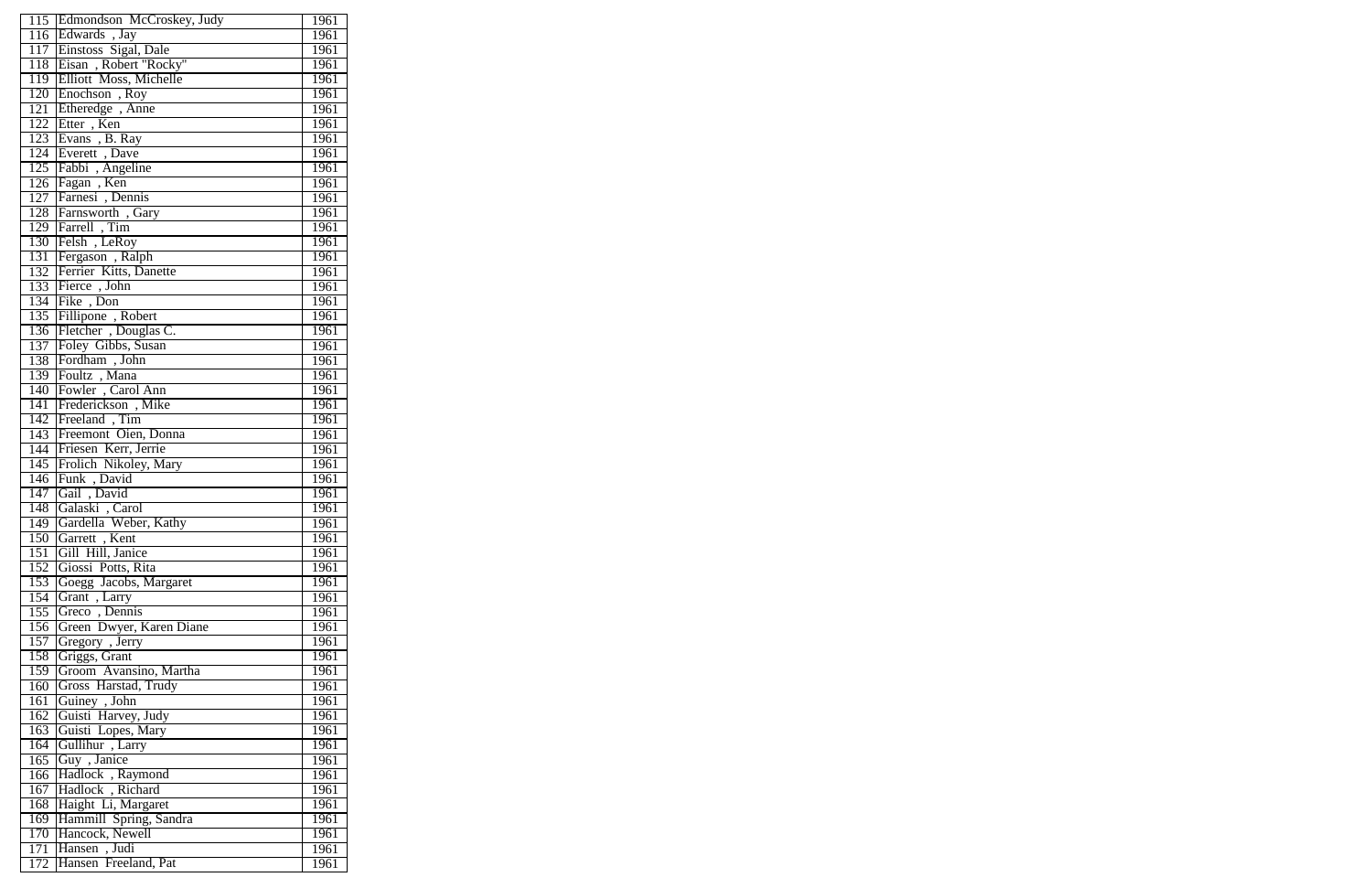|     | 173 Hansen VandenBerg, Carol           | 1961 |
|-----|----------------------------------------|------|
|     |                                        |      |
|     | 174 Hardin Welch, Barbara              | 1961 |
|     | 175 Harp Jenne, Leanice                | 1961 |
|     | 176 Harper, Bruce                      | 1961 |
|     | 177 Hartman, Don                       | 1961 |
|     | 178 Hawkins, Martin "Marty"            | 1961 |
|     | 179 Hawkins, Pat                       | 1961 |
|     | 180 Heater, Jack                       | 1961 |
|     | 181 Heitmann, Ruth                     | 1961 |
|     | 182 Heizer Vogt, Carolyn               | 1961 |
|     | 183 Herman Lewis, Ann                  | 1961 |
|     | 184 Hermesky, Pat                      | 1961 |
|     | 185 Hibdon, Ronald                     | 1961 |
|     |                                        |      |
|     | 186 Hicks, Larry                       | 1961 |
| 187 | Hight, Gary                            | 1961 |
|     | 188 Hill, Elaine                       | 1961 |
|     | 189 Hill Harcourt, Gail Ann            | 1961 |
|     | 190 Hinch, Mel                         | 1961 |
|     | 191 Hoekler, Larry Steven              | 1961 |
| 192 | Holt Davidson, Diane Kay               | 1961 |
|     | 193 Hooker, Roy                        | 1961 |
|     | 194 Hoover Stone, Judy                 | 1961 |
|     | 195 Hopkins, Linda Ann                 | 1961 |
|     | 196 Hornbeck, David A.                 | 1961 |
| 197 | Horning, Richard                       | 1961 |
|     | 198 Horton, Charles                    | 1961 |
|     | 199 Houser Miller, Linda               | 1961 |
|     | 200 Howard, Leonard                    | 1961 |
| 201 | Howay, Sharon                          | 1961 |
|     |                                        |      |
| 202 | Howell, Jimmy                          | 1961 |
|     | 203 Huff Morrison, Mary                | 1961 |
|     | 204 Hume Geoman, Julie Anne            | 1961 |
| 205 | Humphreys Otson, Karen                 | 1961 |
| 206 | Hunter, Karen                          | 1961 |
|     | 207 Hutton, John                       | 1961 |
|     | 208 Ingram, Ed                         | 1961 |
|     | 209 Irish, David                       | 1961 |
|     | 210 Jackson, Barbara                   | 1961 |
| 211 | Jackson, Greg                          | 1961 |
| 212 | Jacobs Porter, Jane                    | 1961 |
|     | 213 Jeffries, Richard                  | 1961 |
|     | 214 Jensen, Jon                        | 1961 |
|     | 215 Johnson, Chandler A.               | 1961 |
|     | 216 Johnston, Frank                    | 1961 |
| 217 | Jones, Pamela                          | 1961 |
|     |                                        | 1961 |
|     | 218 Juneman Dalton, Patricia           |      |
|     | 219 Karge, Sandra                      | 1961 |
|     | 220 Kelly Rex, Shirley                 | 1961 |
| 221 | Kendall, Tony                          | 1961 |
| 222 | Kennedy, Shannon                       | 1961 |
|     | 223 Kess, Art                          | 1961 |
|     | 224 Kilpatrick, Mike                   | 1961 |
|     | 225 Kimball, Ralph<br>226 Knecht, Judy | 1961 |
|     |                                        | 1961 |
|     | 227 Knox Hoy, Carolyn                  | 1961 |
|     | 228   Knudson Wyatt, Pam               | 1961 |
|     | 229 Koenig, Jonne                      | 1961 |
| 230 | Koizumi, Carl J.                       | 1961 |
|     |                                        |      |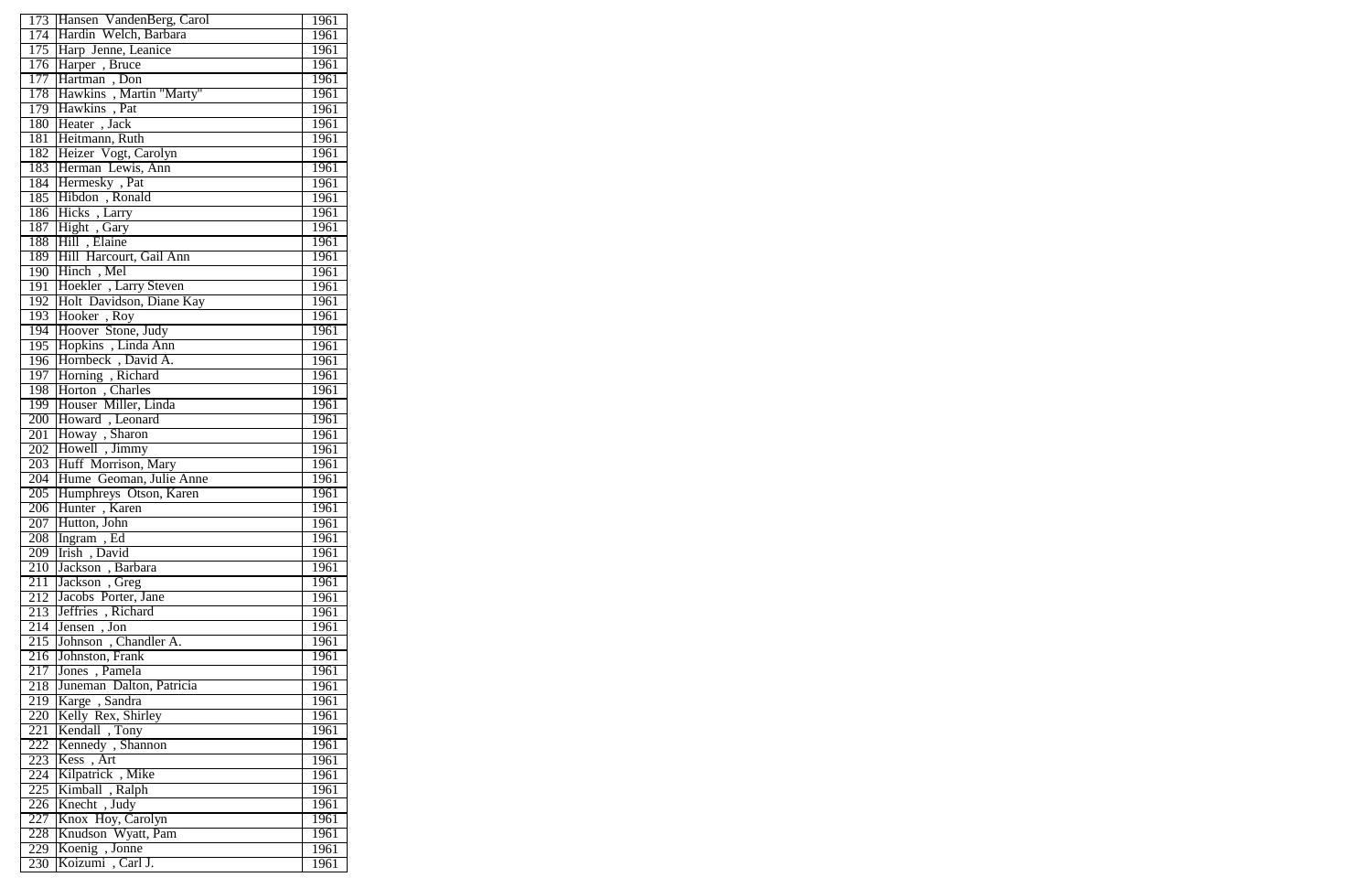|     | 231 Kolbet, Richard                      | 1961 |
|-----|------------------------------------------|------|
|     | 232 Kwitkowski, Robert                   | 1961 |
|     | 233 Laca, Judy Rae                       | 1961 |
|     |                                          | 1961 |
|     | 234 LaCruze, Ed                          |      |
|     | 235 LaDuke, Patti                        | 1961 |
|     | 236 Lane, "Mike" Michael Leo - 2001      | 1961 |
| 237 | Langberg, Robert                         | 1961 |
| 238 | Lanning, Bob                             | 1961 |
|     | 239 LaRogue, Annette                     | 1961 |
| 240 | Laughlin, Rose Marie                     | 1961 |
| 241 | Lawson, Bob                              | 1961 |
|     | 242 Leathers, Mary F.R.                  | 1961 |
|     |                                          | 1961 |
|     | 243 Leggitt, Jerry<br>244 Leonasio, Jack | 1961 |
|     | 245 Lewis, Dave                          |      |
|     | 246 Linscott Fidler, Kathi               | 1961 |
|     | 247 Linville, Harold                     | 1961 |
|     | 248 Little, Arlene                       | 1961 |
|     | 249 Lituania Trelease, Rosemary          | 1961 |
|     | 250 Loomis, Andrew "Drew"                | 1961 |
|     | 251 Lorenzetti, Don                      | 1961 |
|     | 252 Love, Gary                           | 1961 |
|     |                                          |      |
|     | 253 LoVerso Farmer, Elaine               | 1961 |
|     | 254 Luekenga Harper, Alice Kay           | 1961 |
|     | 255 Luelling, Harvey                     | 1961 |
|     | 256 Lysne Coy, JoAnne                    | 1961 |
| 257 | Madarias, Jeannie                        | 1961 |
| 258 | Magers, Maurice Keith                    | 1961 |
| 259 | Majors, Keith                            | 1961 |
|     | 260 Manke Phillipi, Gay                  | 1961 |
|     | 261 Manship, Janet                       | 1961 |
|     | 262 Martelle Fenner, Judy                | 1961 |
|     | 263 Martin, Mike                         | 1961 |
|     | 264 Massoth, Harry                       | 1961 |
| 265 | Matley Edwards, Judy                     | 1961 |
|     | 266   Mazarall, Elaine                   | 1961 |
|     | 267   McCord Mitchell, Molly (Mary)      | 1961 |
|     | 268 McDonald, Tori                       | 1961 |
|     | 269   McKenzie, Dale                     | 1961 |
|     | 270 McLoughlin, Ralph                    | 1961 |
| 271 | McNeely, Karen                           | 1961 |
|     | 272 McNeil, William H.                   | 1961 |
|     | 273 McNutt, Karen                        | 1961 |
|     | 274 Meadows, Rosemary                    | 1961 |
|     | 275 Meeks, Skip                          | 1961 |
|     | 276 Melan, John                          |      |
|     |                                          | 1961 |
|     | 277 Menderhausen, Michael                | 1961 |
|     | 278 Menke, Bruce                         | 1961 |
|     | 279 Middlestadt, Nancy                   | 1961 |
|     | 280   Miedema, Rita                      | 1961 |
| 281 | Miles, Stan                              | 1961 |
|     | 282 Mitchell, Carol                      | 1961 |
| 283 | Moncada, Augustine                       | 1961 |
|     | 284 Moore, Sid                           | 1961 |
| 285 | Mormon Forcier, Denise                   | 1961 |
|     | 286 Morrison Nash, Judith                | 1961 |
| 287 | Morse, Melinda                           | 1961 |
| 288 | Morse, Steve                             | 1961 |
|     |                                          |      |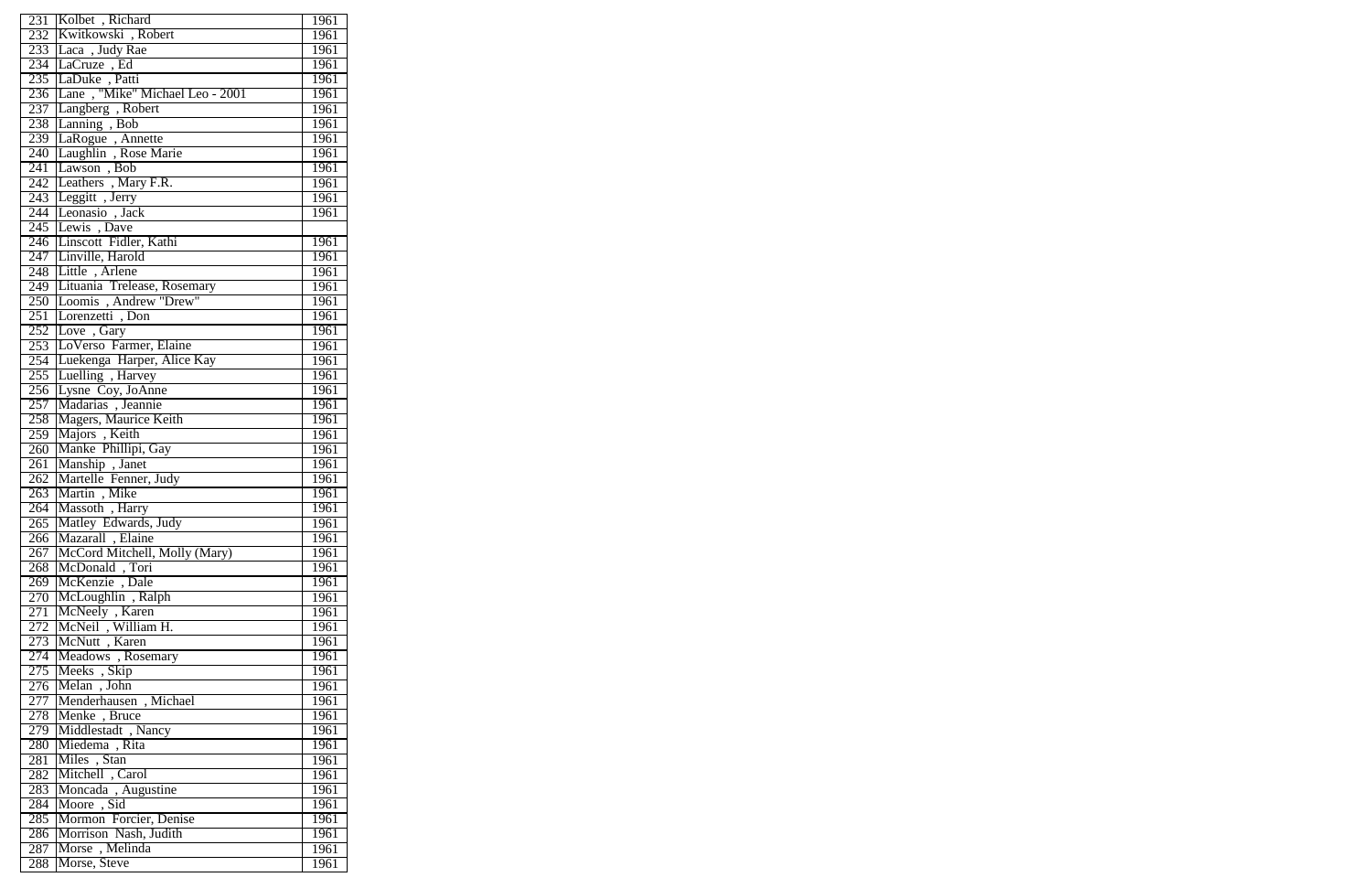|                         | 289 Murphey Scronce, Sharon                 | 1961         |
|-------------------------|---------------------------------------------|--------------|
|                         | 290 Murphy, Robert                          | 1961         |
|                         | 291 Nelson, Gordon                          | 1961         |
|                         |                                             |              |
|                         | 292 Nevin, Leonard                          | 1961         |
|                         | 293 Nevin, Steve                            | 1961         |
|                         | 294 Newton, Don                             | 1961         |
|                         | 295 Nicholas Damron, Sharon                 | 1961         |
|                         | 296 Nikoley , Ingo                          | 1961         |
|                         | 297 Noe, Pat                                | 1961         |
|                         | 298 Norbeck, Wallie                         | 1961         |
|                         | 299 North Rozis, Sharon                     | 1961         |
|                         | 300 Oakley, John                            | 1961         |
|                         |                                             | 1961         |
|                         | 301 Oaks Oppio, Marcia<br>302 Oliver, Eddie | 1961         |
|                         | 303 Ortiz, Diane                            | 1961         |
|                         | 304 Overton, Jeannie                        | 1961         |
|                         | 305 Owen, Sandra                            | 1961         |
|                         | 306 Oxborrow Davis, Jan                     | 1961         |
|                         | 307 Paulson, Allen                          | 1961         |
|                         | 308 Peckham, Claude                         | 1961         |
|                         | 309 Penny, Dave                             | 1961         |
|                         |                                             |              |
|                         | 310 Perkins, Pam                            | 1961         |
|                         | 311 Petersen Mynsted, Karen                 | 1961         |
|                         | 312 Petersen Philcox, Judy                  | 1961         |
|                         | 313 Petersen, Chris                         | 1961         |
|                         | 314 Petinal, Luis                           | 1961         |
|                         | 315 Phillips MacLellan, Karen               | 1961         |
|                         | 316 Pike, Jerry                             | 1961         |
|                         | 317 Pincolini, Bert                         | 1961         |
|                         | 318 Pine, Jack                              | 1961         |
|                         | 319 Plath Griffin, Pam                      | 1961         |
|                         | 320 Poage, Dean                             | 1961         |
| 321                     | Poe Berry, Connie                           | 1961         |
| 322                     | Porter, Gary                                | 1961         |
|                         | 323 Posnien, Mary Jane                      | 1961         |
|                         | 324 Potts, Richard                          | 1961         |
|                         | 325 Pouch, Julie                            | 1961         |
|                         | 326 Poulsen Nelson, Judy                    | 1961         |
|                         | 327 Poulsen, Ann                            | 1961         |
|                         | 328 Purinton, Dick                          | 1961         |
|                         | 329 Qualey, Melvin                          | 1961         |
|                         | 330 Ramsey, Saundra                         | 1961         |
|                         | Reese, David                                |              |
| 331                     |                                             | 1961         |
| 332                     | Regan, Rose                                 | 1961         |
|                         | 333 Reynolds, Daryl                         | 1961         |
|                         | 334 Reynolds, Roger                         | 1961         |
|                         | 335 Rheuben, Mary Beth                      | 1961         |
|                         | 336 Ricker, Gary<br>337 Ricks, Dave         | 1961         |
|                         |                                             | 1961         |
|                         | 338 Robb, Doug                              | 1961         |
|                         | 339 Robbins, Carolyn                        | 1961         |
|                         |                                             |              |
| 340                     | Roberts Ossolinski, Lynn                    | 1961         |
| 341                     | Roberts, David                              | 1961         |
|                         |                                             |              |
| 342                     | Roberts, Jr., William H.                    | 1961         |
| 343                     | Robertson, Rob                              | 1961         |
|                         | 344 Robinson, Allan                         | 1961         |
| $\overline{345}$<br>346 | Robinson Biggs, Betti<br>Rosa, Robert       | 1961<br>1961 |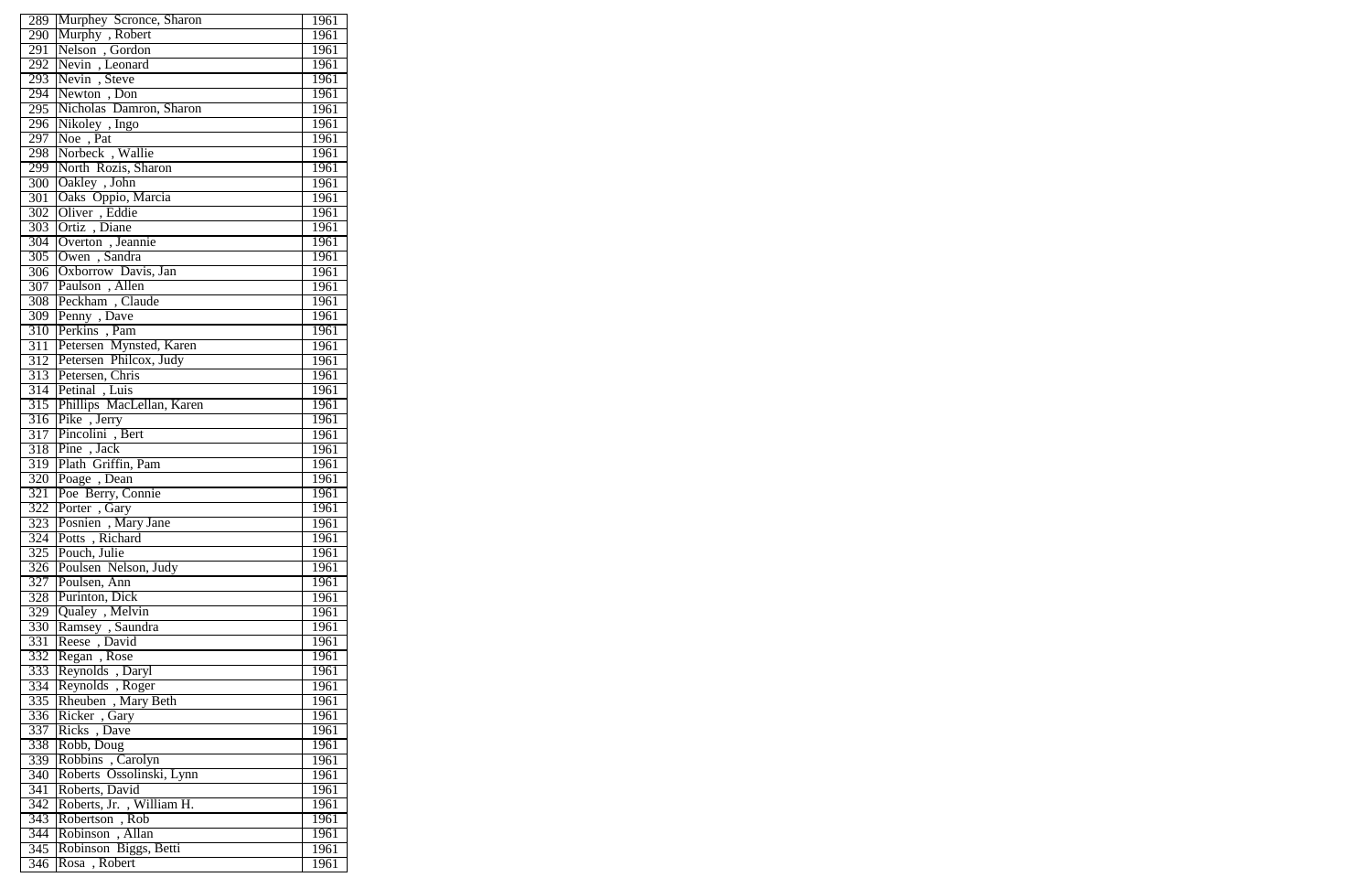|                  | 347 Ross, Gordon                               | 1961 |
|------------------|------------------------------------------------|------|
|                  | 348 Ross, Tom                                  | 1961 |
|                  | 349 Ross Vigoren, Geri                         | 1961 |
|                  | 350 Rossi DeRicco, Adeline                     | 1961 |
|                  | 351 Rouner Conn, Teryl                         | 1961 |
|                  |                                                | 1961 |
|                  | 352 Routson, Carol                             |      |
|                  | 353 Rowe Maldonado, Martha                     | 1961 |
|                  | 354 Ruby, Robert                               | 1961 |
|                  | 355 Russell Parfitt, Lynn                      | 1961 |
|                  | 356 Saake, Norman                              | 1961 |
|                  | 357 Saden Neff, Dawna                          | 1961 |
|                  | 358 Salas Maloney, Elizabeth Diane             | 1961 |
|                  |                                                | 1961 |
|                  | 359 Salazar , William<br>360 Sampson , Clayton | 1961 |
| $\overline{361}$ | Sanford, Fred                                  | 1961 |
|                  | 362 Sausser Sanders, Joyce                     | 1961 |
|                  | 363 Savage, Tom                                | 1961 |
|                  | 364 Savage Sargen, Susan                       | 1961 |
| 365              | Schmalz, Carl                                  | 1961 |
|                  | 366 Schmitt Bliss, Jeannie                     | 1961 |
|                  | 367 Schofield McAfee, Loretta                  | 1961 |
|                  | 368 Schutt Preston, Judy                       | 1961 |
|                  | 369 Scott, Steve                               | 1961 |
| 370              | Scott, John                                    | 1961 |
| 371              | Seiffers, Barry                                | 1961 |
|                  | 372 Semenza, Rudy                              | 1961 |
|                  | 373 Shaffer, Dan                               | 1961 |
|                  | 374 Shane Lent, Karen                          | 1961 |
|                  | 375 Shane Metler, Kathleen                     |      |
|                  |                                                | 1961 |
|                  | 376 Shelley Klenakis, Norma Lynn               | 1961 |
|                  | 377 Short, Richard                             | 1961 |
|                  | 378 Short Lowe, Sally                          | 1961 |
| 379              | Shropshire, Janice                             | 1961 |
| 380              | Siemann, Charles                               | 1961 |
| 381              | Simcoe, Barry                                  | 1961 |
|                  | 382 Simecek, George                            | 1961 |
|                  | 383 Singley, Jeannie                           | 1961 |
| 384              | Skolny Correa, Carol<br>Smith, Dale            | 1961 |
| 385              |                                                | 1961 |
| 386              | Smith, Herb                                    | 1961 |
| 387              | Smith, Jean Marie                              | 1961 |
| 388              | Smith Thacker, Gwen Ann                        | 1961 |
| 389              | Snider, Ron                                    | 1961 |
| $\overline{390}$ | Soslofsky, Bill                                | 1961 |
| 391              | Sparks, Lance                                  | 1961 |
|                  | 392 Speckner Oberberger, Marlies               | 1961 |
| 393              | Springer, Mike                                 | 1961 |
| 394              | Squire, Gerald<br>Staats, George               | 1961 |
| 395              |                                                | 1961 |
| 396              | Starr, Neal                                    | 1961 |
|                  | 397 Stebbins, Delores                          | 1961 |
| 398              | Stecker, Jessie                                | 1961 |
| 399              | Steele, Tony                                   | 1961 |
| 400              | Stephenson, Terry B.                           | 1961 |
| 401              | Stephonson, Barbara                            | 1961 |
| 402              | Stevens, Margaret                              | 1961 |
| 403              | Stewart, Phil                                  | 1961 |
| 404              | Stoker Inman, Ann                              | 1961 |
|                  |                                                |      |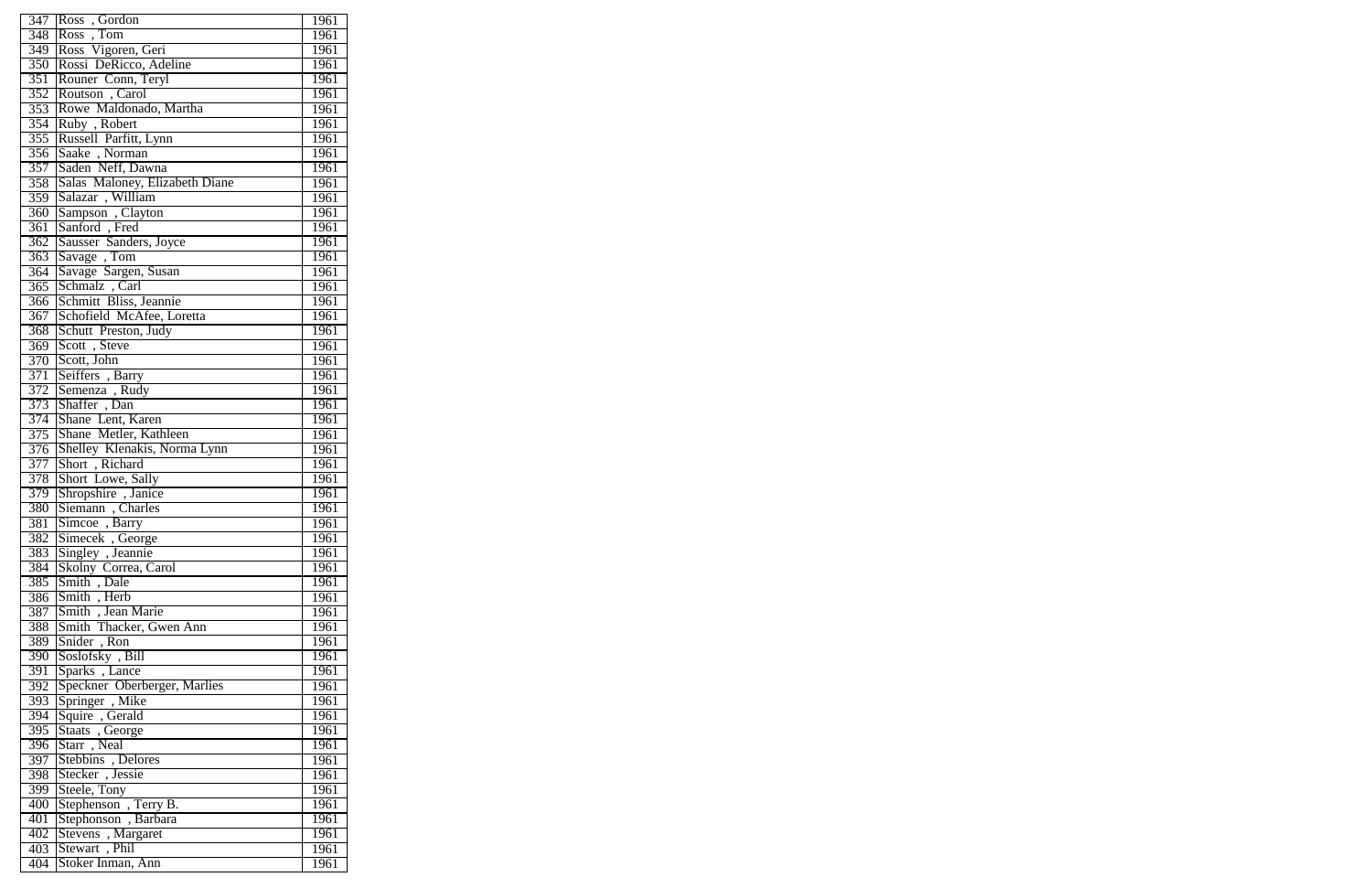|     | 405 Stoltlz, Duane                            |      |
|-----|-----------------------------------------------|------|
|     |                                               | 1961 |
|     | 406 Stowell, Don                              | 1961 |
|     | 407 Swanson Barker, Marye                     | 1961 |
| 408 | Swanson, Don                                  | 1961 |
|     | 409 Sweet, Paul                               | 1961 |
| 410 | Taber Amnand, Sue                             | 1961 |
| 411 | Tanner, JoAnne                                | 1961 |
| 412 | Taylor Hays, Linda                            | 1961 |
| 413 | Taylor Palmer, Margaret "Maggie"              | 1961 |
| 414 | Taylor Strong, Pat                            | 1961 |
|     | 415 Teakle Firth, Linda                       | 1961 |
| 416 | Theilig Pine, Bev                             | 1961 |
| 417 | Thompson, Jane                                | 1961 |
| 418 | Thompson Lohse, Sue                           | 1961 |
| 419 | Thornton, John Terral                         | 1961 |
|     | 420 Tobey, Wayne                              | 1961 |
|     |                                               |      |
| 421 | Tompkins, Sandra                              | 1961 |
| 422 | Trimmer Kinnison, Barbara                     | 1961 |
| 423 | Troppman Gish, Carole                         | 1961 |
| 424 | Tuohy, Edward Francis                         | 1961 |
|     | 425 Valentine, Pat                            | 1961 |
|     | 426 Vanderhoof , George<br>427 VanErmen, Joan | 1961 |
|     |                                               | 1961 |
|     | 428 Vaughn, Adelle                            | 1961 |
|     | 429 VreNon Killian, Teresa                    | 1961 |
|     | 430 Walker, Jack                              | 1961 |
| 431 | Walker, Jill                                  | 1961 |
|     | 432 Walker, Dennis<br>433 Walters, David      | 1961 |
|     |                                               | 1961 |
|     | 434 Walters, Robert                           | 1961 |
|     | 435 Walther, Steve                            | 1961 |
|     | 436 Ward, Doug                                | 1961 |
| 437 | Watson, Ronald<br>Waugh, Howard               | 1961 |
| 438 |                                               | 1961 |
| 439 | Weaver, Dick                                  | 1961 |
|     | 440 Weaver Dial, Pat                          | 1961 |
|     | 441 Webb Elliott, Betty                       | 1961 |
|     | 442 Webster, Stephanie                        | 1961 |
|     | 443 Weiser, Jim                               | 1961 |
| 444 | Weiss, Irene                                  | 1961 |
|     | 445 Wells Lambert, Dorothy                    | 1961 |
|     | 446 Wells, Frank                              | 1961 |
|     | 447 Wheeler Crook, Lois                       |      |
|     |                                               | 1961 |
|     | 448 White, John                               | 1961 |
|     | 449 White Mayer, Penny                        | 1961 |
|     | 450 Wick, Phil                                | 1961 |
|     | 451 Wilcox Hecker, Nancy                      | 1961 |
|     | 452 Williams, Elizabeth                       | 1961 |
|     | 453 Williams, Kelly                           | 1961 |
| 454 | Williams, Rosalind                            | 1961 |
|     | 455 Willis, Mike                              | 1961 |
|     | 456 Wilson, Rex                               | 1961 |
|     | 457 Wilson, Sharon                            | 1961 |
| 458 | Wilson Banta, Judy                            | 1961 |
|     | 459 Wilt, Ron                                 | 1961 |
|     | 460 Winne, Lee                                | 1961 |
| 461 | Wishart Olden, Mary                           | 1961 |
| 462 | Wood, Ben                                     | 1961 |